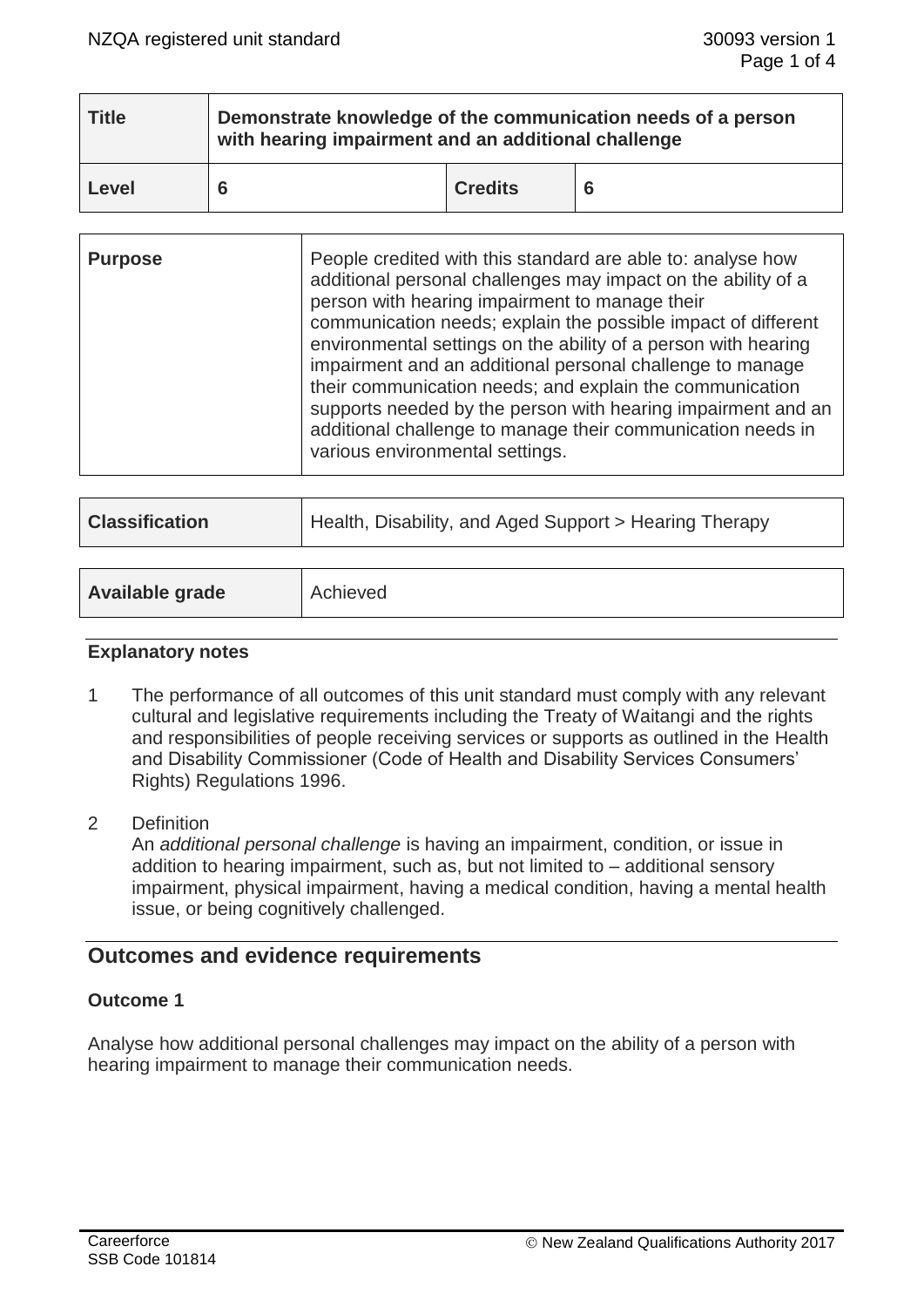## **Evidence requirements**

1.1 Sensory challenges are analysed in terms of the possible impact on the ability of the person to manage their communication needs.

Range visual, tactile.

1.2 Physical challenges are analysed in terms of the possible impact on the ability of the person to manage their communication needs.

> Range may include but is not limited to – dexterity, pain, amputation, genetic condition; evidence of three is required.

1.3 Physical health challenges are analysed in terms of the possible impact on the ability of the person to manage their communication needs.

> Range may include but is not limited to – heart conditions, stroke, diabetes, vertigo, tumour; evidence of four is required.

- 1.4 Mental health challenges are analysed in terms of the possible impact on the ability of the person to manage their communication needs.
	- Range may include but are not limited to anxiety, depression, bipolar disorder, schizophrenia; evidence of four is required.
- 1.5 Cognitive challenges are analysed in terms of the possible impact on the ability of the person to manage their communication needs.
	- Range may include but is not limited to central auditory processing deficit (CAPD), Alzheimer's disease, dementia, Parkinson's disease, stroke, multiple sclerosis; evidence of four is required.

# **Outcome 2**

Explain the possible impact of different environmental settings on the ability of a person with hearing impairment and an additional personal challenge to manage their communication needs.

Range environmental settings may include but are not limited to  $-$  supported living, health services, home care providers, retailers; evidence is required for three settings.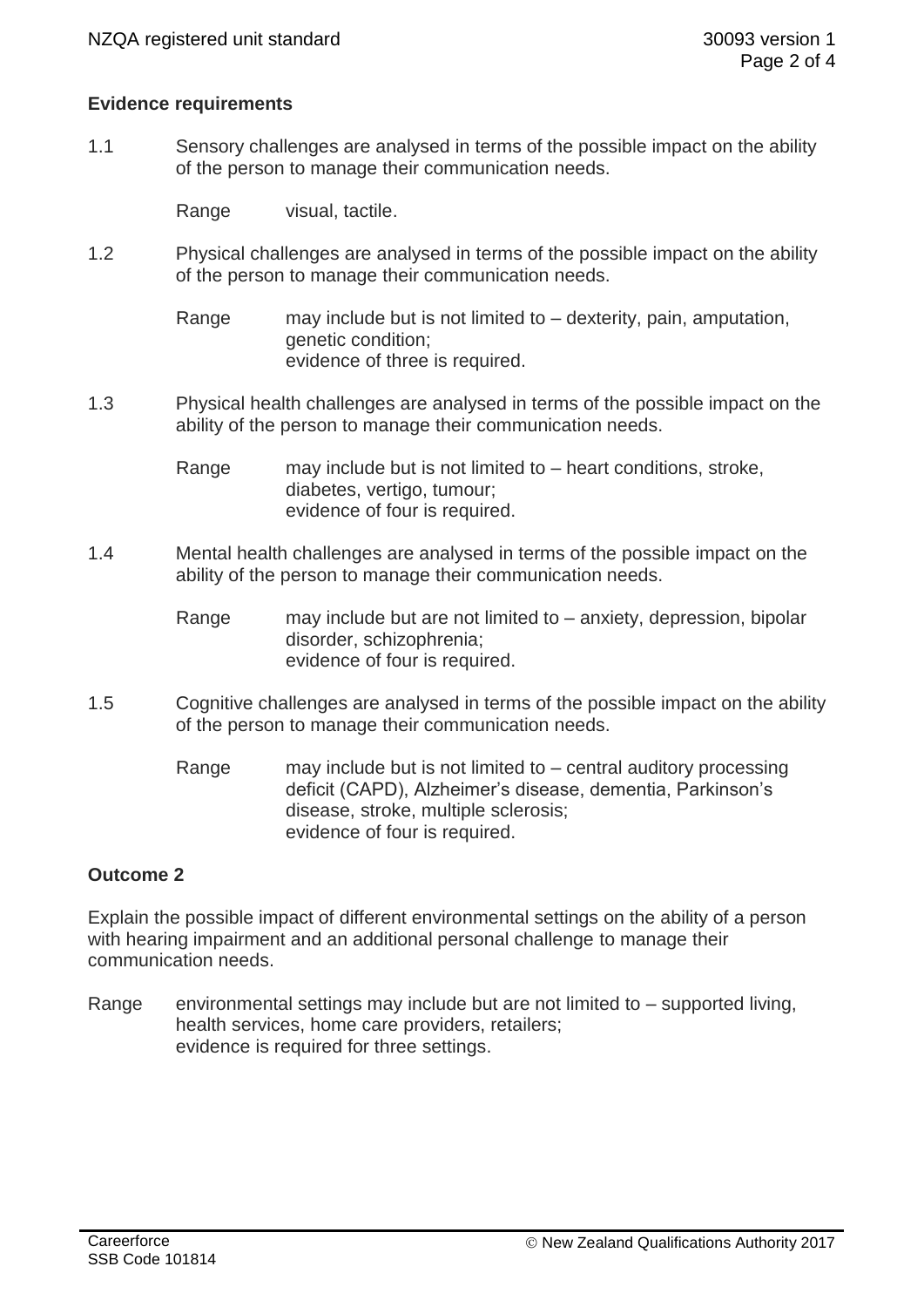## **Evidence requirements**

- 2.1 The explanation identifies the possible impact of the environmental setting on the ability of the person to manage their communication needs.
	- Range impacts may include but are not limited to  $-$  physiological, psychological, psychosocial.

### **Outcome 3**

Explain the communication supports needed by the person with hearing impairment and an additional personal challenge to manage their communication needs in various environmental settings.

Range environmental settings may include but are not limited to – supported living, health services, home care providers, retailers; evidence is required for three settings.

#### **Evidence requirements**

- 3.1 The explanation identifies the skills and attributes required for effective communication.
	- Range awareness of the impact of dual disability; empathy; willingness to support communication in a variety of modes; willingness to liaise with other professionals and service providers.
- 3.2 The identified support needs of the person are explained in terms of availability and accessibility.
	- Range may include but is not limited to social interactions (activity/participation), well-being (confidence, self-esteem, and adjustment), cultural needs, safety needs, financial needs.

| <b>Planned review date</b> | 31 December 2022 |
|----------------------------|------------------|
|                            |                  |

#### **Status information and last date for assessment for superseded versions**

| <b>Process</b> | <b>Version</b> | <b>Date</b>   | <b>Last Date for Assessment</b> |
|----------------|----------------|---------------|---------------------------------|
| Registration   |                | 20 April 2017 | N/A                             |

| <b>Consent and Moderation Requirements (CMR) reference</b>                     | 0024 |
|--------------------------------------------------------------------------------|------|
| This CMR can be accessed at http://www.nzqa.govt.nz/framework/search/index.do. |      |

#### **Please note**

Providers must be granted consent to assess against standards (accredited) by NZQA, before they can report credits from assessment against unit standards or deliver courses of study leading to that assessment.